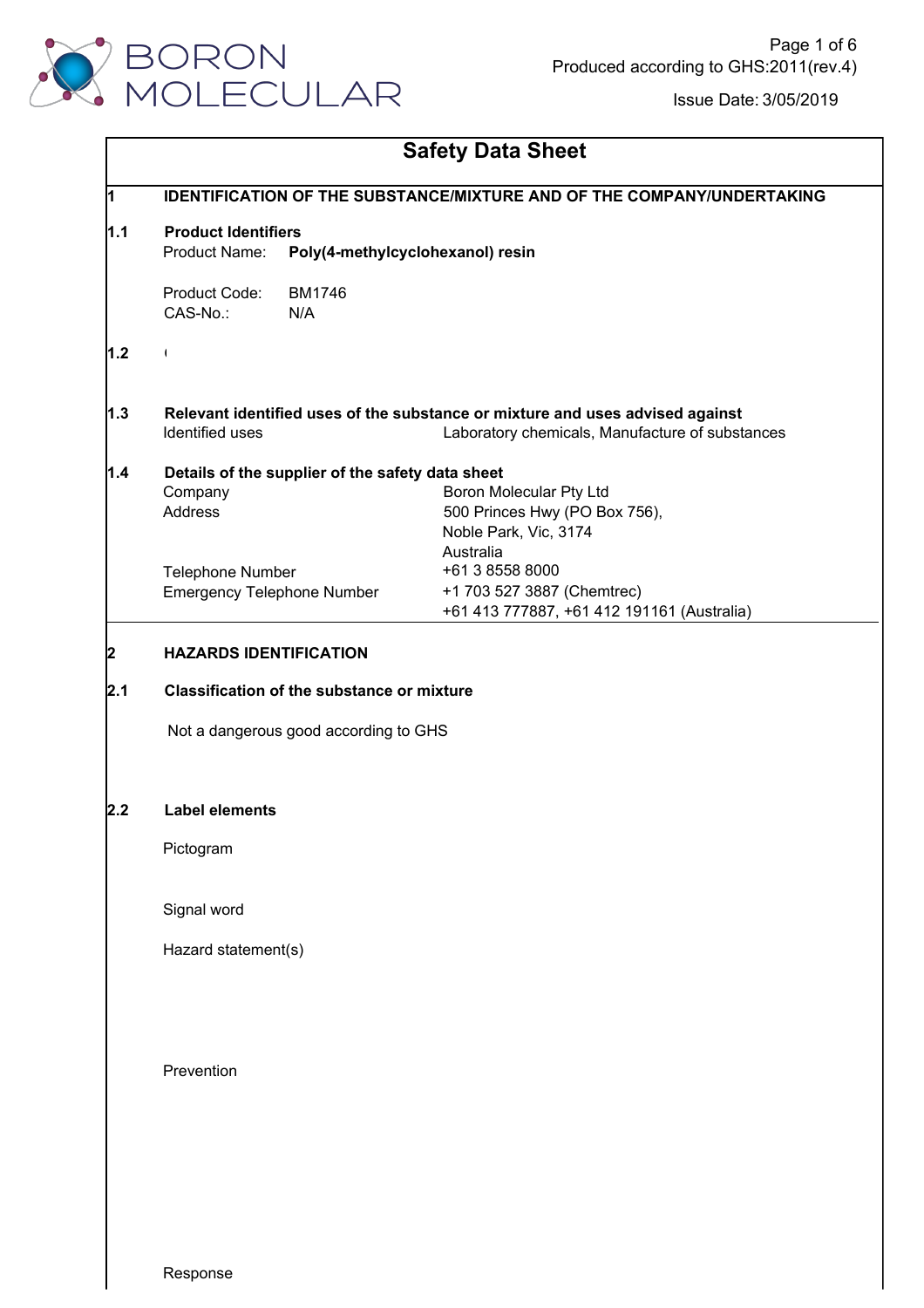

| P301+P310      | IF SWALLOWED Immediately call Poison Centre or Physician          |
|----------------|-------------------------------------------------------------------|
| P302+P352      | IF ON SKIN: Immediately flush skin with plenty of soap and water. |
| P305+P338+P351 | IF IN EYES: Immediately flush eyes with plenty of water for at    |
|                | least 20 minutes.                                                 |
| P333+P313      | If skin irritation or rash occurs: Get medical advice             |
| P337+P313      | If eye irritation persists: Get medical advice                    |
| P363           | Wash contaminated clothing before reuse                           |
|                |                                                                   |

## **2.3 Other hazards** - none

# **3 COMPOSITION/INFORMATION ON INGREDIENTS**

## **3.1 Substances**

Synonyms

| Formula<br>Molecular weight | $(C8H14O)$ n<br>600.0000 | amu |
|-----------------------------|--------------------------|-----|
| <b>CAS Number</b>           | N/A                      |     |
| Concentration               |                          |     |

## **4 FIRST AID MEASURES**

## **4.1 Description of first aid measures**

#### **General Advice**

Consult a Physician. Show this safety data sheet to the doctor in attendance.

#### **Ingestion**

If swallowed do not induce vomiting. If Victim is conscious, wash out mouth with copious amounts of water. Seek immediate medical assistance.

## **Eye**

Immediately flush eyes with plenty of water for at least 20 minutes while holding eyelids open.

## **Skin**

Immediately flush skin with plenty of water for at least 20 minutes while removing contaminated clothing and shoes. Dispose of contaminated clothing and shoes in compliance with all local, state and federal laws and regulations.

## **Inhalation**

Remove affected person to fresh air. If not breathing, give artificial respiration & seek immediate medical attention. If breathing is difficult, give oxygen.

## **Chronic**

No specific information available on toxicity or the effects of overexposure

## **SEEK IMMEDIATE MEDICAL ASSISTANCE IN ALL CASES**

# **4.2 Most important symptoms and effects, both acute and delayed** To the best of our knowledge, the chemical, physical, and toxicological properties have not been thoroughly investigated.

**4.3 Indication of any immediate medical attention and special treatment needed.** No data available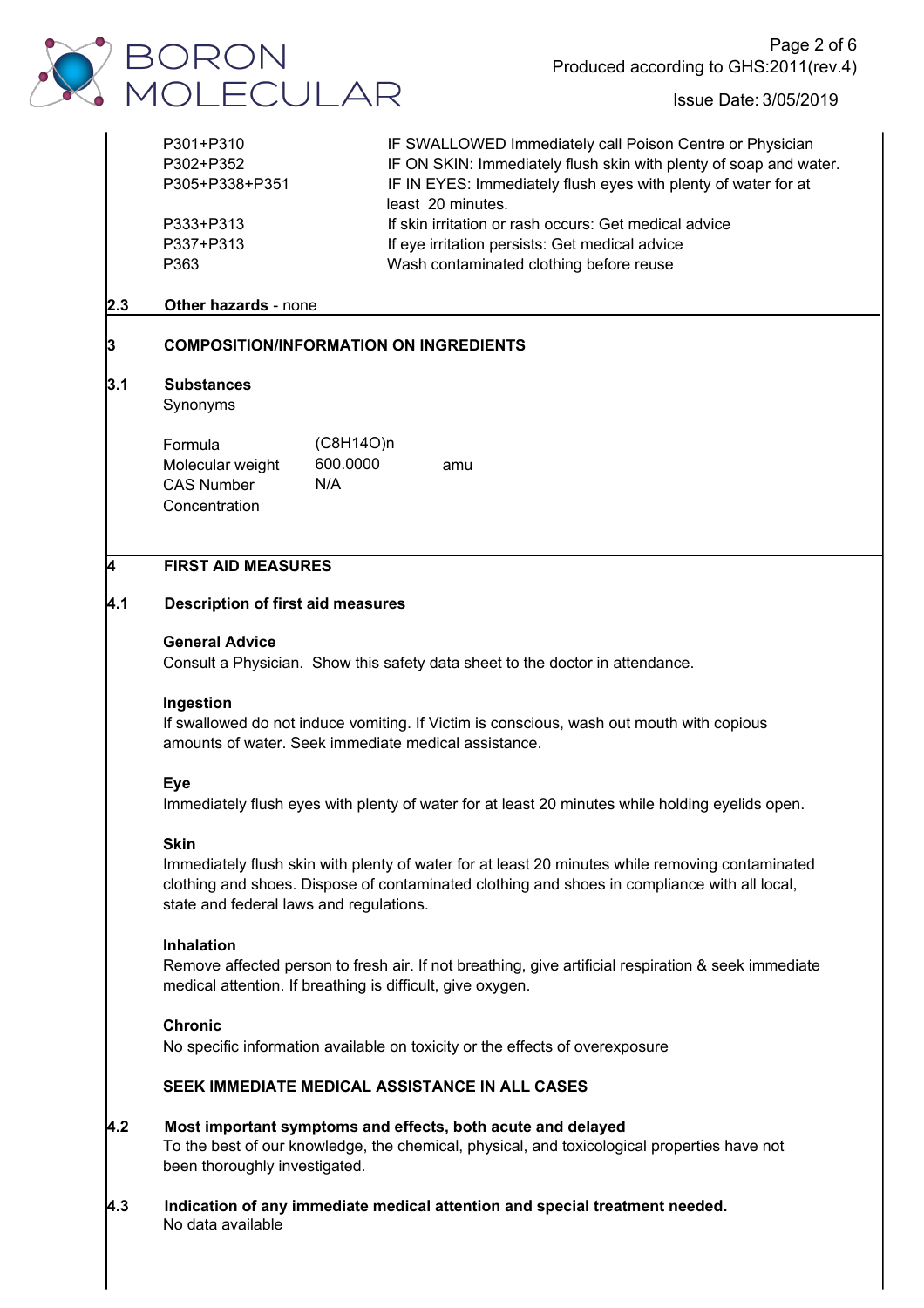

# **5 FIRE FIGHTING MEASURES 5.1 Extinguishing media** Suitable extinguishing media Foam / Carbon dioxide / Dry powder **5.2 Special hazards arising from the substance or mixture** Not Determined – May include carbon monoxide, carbon dioxide, boron oxides, Nitrous Oxides &/or organic fumes. **5.3 Advise for firefighters** Wear self contained breathing apparatus for fire fighting if necessary **5.4 Further information** No data available **6 ACCIDENTAL RELEASE MEASURES 6.1 Personal precautions, protective equipment and emergency procedures** Use personal protective equipment. Avoid dust formation. Avoid breathing dust, vapours, mist or gas. Ensure adequate ventilation. For respiratory protection, wear a NIOSH/MSHA approved dust mask or self contained breathing apparatus. **6.2 Environmental precautions** Do not let product enter drains. **6.3 Methods and materials for containment and cleaning up** Pickup and arrange disposal without creating dust. Keep in suitable, closed containers for disposal. **6.4 Reference to other sections** For disposal see section 13. **7 HANDLING AND STORAGE 7.1 Precautions for safe handling** Avoid contact with eyes, skin, and clothing. Wash thoroughly after handling. Keep container tightly closed. Do not breathe vapours or mist. Use only with adequate ventilation **7.2 Conditions for safe storage, including any incompatibilities** Handle and store in a DRY closed system, preferably under DRY nitrogen. Storage conditions: Store ≤ 25°C**7.3 Specific end uses** Apart from the uses mentioned in section 1.3, no other specific uses are stipulated. **8 EXPOSURE CONTROLS/PERSONAL PROTECTION 8.1 Control parameters** No data available

**8.2 Exposure controls**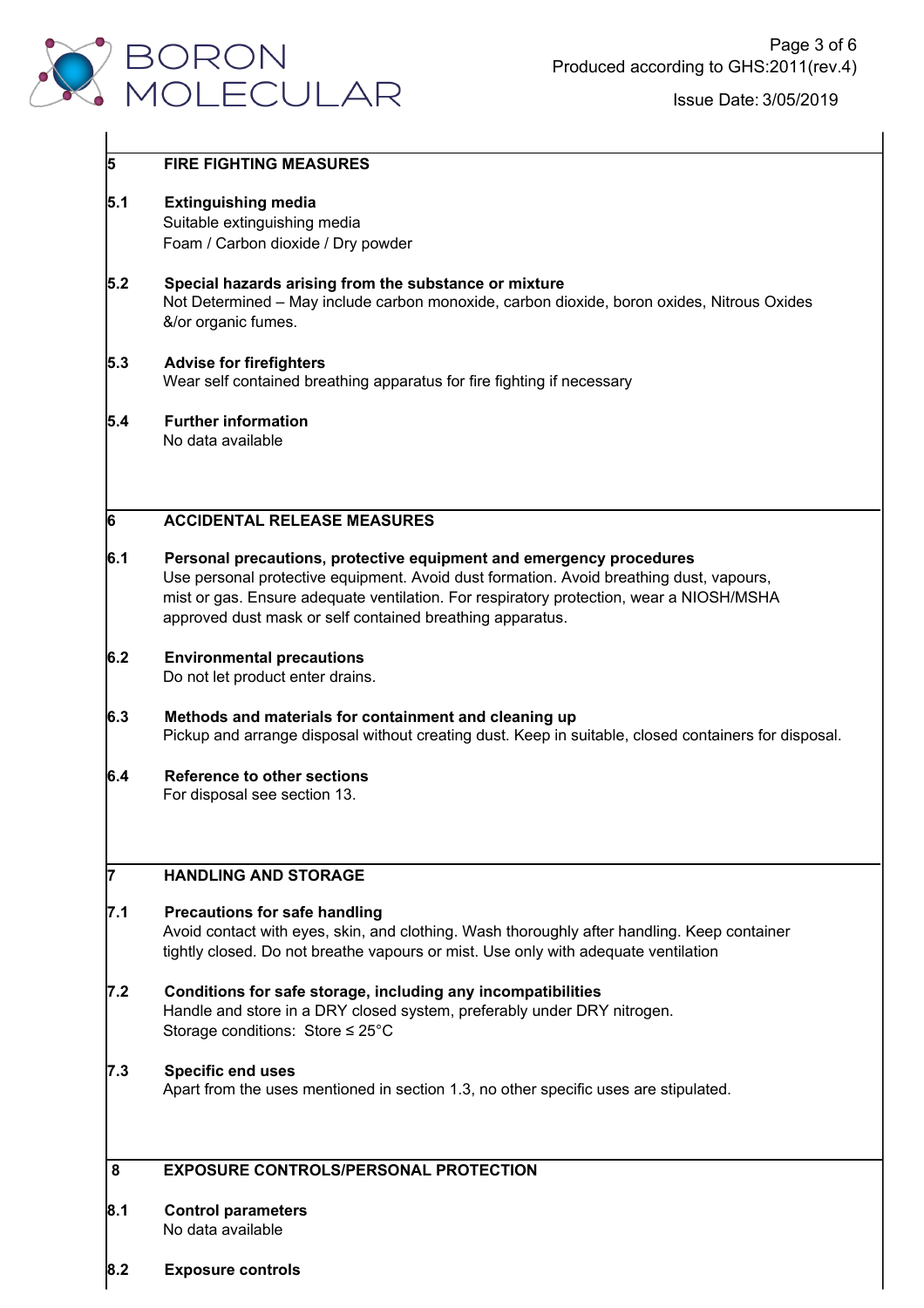

#### **Personal protective equipment**

**Eye/face protection** Safety glass with side shields

**Skin protection** Handle with chemical resistant gloves. Gloves must be inspected before use.

**Body protection** Impervious clothing

#### **Respiratory protection**

When inhalation of vapor or mist is possible, wear a NIOSH/MSHA approved dust mask or self-contained breathing apparatus with full face-piece operated in positive-pressure mode.

White to yellow solid

Not Determined

#### **Engineering controls**

Eye wash and safety showers must be available and in good working order.

## **9 PHYSICAL AND CHEMICAL PROPERTIES**

#### **9.1 Information on basic physical and chemical properties**

- a) Appearance (Color and Form)
- b) Odour Not Determined
- c) Odour Threshold Not Determined
- d) pH Not Determined
- e) Melting Point
- f) Boiling Point Not Determined
- g) Flashpoint
- h) Evaporation rate Not Determined
- i) Flammability **Not Determined**
- j) Upper/lower flammability or Not Determined explosive limits
- k) Vapour Pressure Not Determined
- l) Vapour density Not Determined
- m) Relative density **Not Determined**
- n) Water solubility Not Determined
- o) partition coefficient: Not Determined
- p) Autoignition temperature Not Determined
- q) Decomposition temperature Not Determined
- r) Viscosity **Viscosity** Viscosity **Not Determined**
- s) Explosive properties Not Determined
- t) Oxidizing properties Not Determined
- **9.2 Other safety information** No data available

## **10 STABILITY AND REACTIVITY**

**10.1 Reactivity**

Not Determined.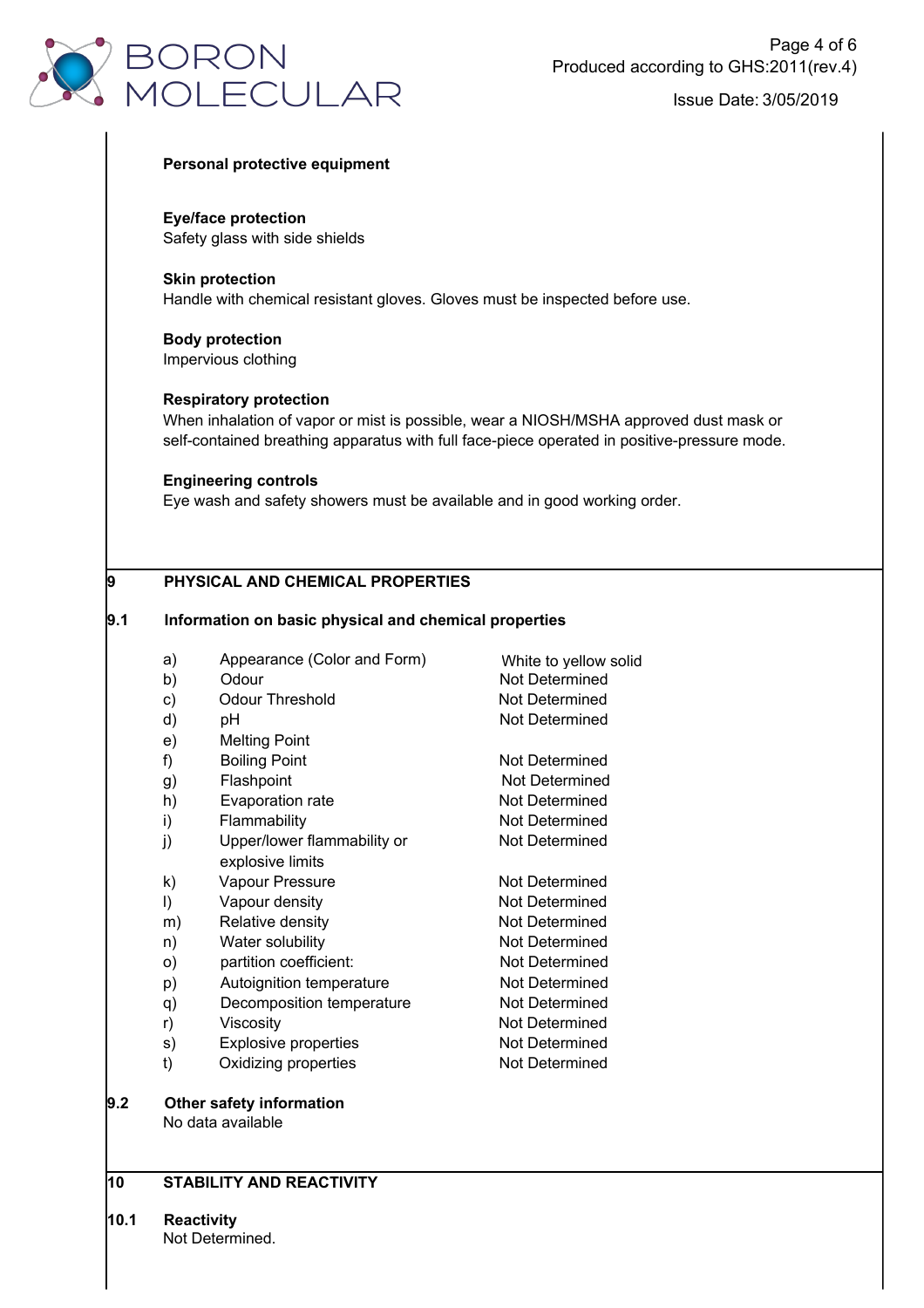

| 10.2 |                                                                                                                                                              | <b>Chemical stability</b><br>Not Determined. |                                                       |                                    |                                    |                                                                                              |     |  |
|------|--------------------------------------------------------------------------------------------------------------------------------------------------------------|----------------------------------------------|-------------------------------------------------------|------------------------------------|------------------------------------|----------------------------------------------------------------------------------------------|-----|--|
| 10.3 | Possibility of hazardous reactions<br>Not Determined - Not expected to occur.                                                                                |                                              |                                                       |                                    |                                    |                                                                                              |     |  |
| 10.4 | <b>Conditions to avoid</b><br>Keep away from heat, sparks, and flame.                                                                                        |                                              |                                                       |                                    |                                    |                                                                                              |     |  |
|      |                                                                                                                                                              |                                              |                                                       |                                    |                                    |                                                                                              |     |  |
| 10.5 |                                                                                                                                                              | <b>Strong Oxidisers</b>                      | Incompatible materials                                |                                    |                                    |                                                                                              |     |  |
| 10.6 | <b>Hazardous decomposition products</b><br>Not Determined - May include carbon monoxide, carbon dioxide, boron oxides, Nitrous Oxides<br>&/or organic fumes. |                                              |                                                       |                                    |                                    |                                                                                              |     |  |
| 11   |                                                                                                                                                              |                                              | <b>TOXICOLOGICAL INFORMATION</b>                      |                                    |                                    |                                                                                              |     |  |
| 11.1 | Information on toxicological effects                                                                                                                         |                                              |                                                       |                                    |                                    |                                                                                              |     |  |
|      | a)                                                                                                                                                           | Acute toxicity                               |                                                       |                                    | Not Determined.                    |                                                                                              |     |  |
|      | b)                                                                                                                                                           |                                              | Skin corrosion/irritation                             |                                    | Not Determined.                    |                                                                                              |     |  |
|      | c)                                                                                                                                                           |                                              | Serious eye damage                                    |                                    | Not Determined.                    |                                                                                              |     |  |
|      | d)                                                                                                                                                           |                                              | Respiratory or skin sensitization                     |                                    | Not Determined.                    |                                                                                              |     |  |
|      | e)                                                                                                                                                           |                                              | Germ cell mutagenicity                                |                                    | Not Determined.                    |                                                                                              |     |  |
|      | f)                                                                                                                                                           |                                              | Carcinogenicity                                       |                                    | Not Determined.                    |                                                                                              |     |  |
|      | g)                                                                                                                                                           |                                              | Reproductive toxicity                                 |                                    | Not Determined.                    |                                                                                              |     |  |
|      | h)                                                                                                                                                           |                                              | Specific target organ toxicity<br>- single exposure   |                                    |                                    | Inhalation - May cause respiratory irritation.                                               |     |  |
|      | i)                                                                                                                                                           |                                              | Specific target organ toxicity<br>- repeated exposure |                                    | Not Determined.                    |                                                                                              |     |  |
|      | j)                                                                                                                                                           |                                              | Aspiration hazard                                     |                                    | Not Determined.                    |                                                                                              |     |  |
| 12   | <b>ECOLOGICAL INFORMATION</b>                                                                                                                                |                                              |                                                       |                                    |                                    |                                                                                              |     |  |
|      | 12.1                                                                                                                                                         | <b>Toxicity</b>                              |                                                       |                                    | Not Determined.                    |                                                                                              |     |  |
|      | 12.2                                                                                                                                                         | Persistence                                  |                                                       |                                    | Not Determined.                    |                                                                                              |     |  |
|      | 12.3                                                                                                                                                         |                                              | Bioaccumulative potential                             |                                    | Not Determined.                    |                                                                                              |     |  |
|      | 12.4                                                                                                                                                         |                                              | Mobility in soil                                      |                                    | Not Determined.                    |                                                                                              |     |  |
|      | 12.5<br>12.6                                                                                                                                                 |                                              | Other adverse effects                                 | Results of PBT and vPvB assessment | Not Determined.<br>Not Determined. |                                                                                              |     |  |
|      |                                                                                                                                                              |                                              |                                                       |                                    |                                    |                                                                                              |     |  |
| 13   | <b>DISPOSAL CONSIDERATIONS</b>                                                                                                                               |                                              |                                                       |                                    |                                    |                                                                                              |     |  |
| 13.1 |                                                                                                                                                              |                                              | Waste treatment methods                               |                                    |                                    |                                                                                              |     |  |
|      | Contact a licensed professional waste disposal service to dispose of this material. Burn in a                                                                |                                              |                                                       |                                    |                                    |                                                                                              |     |  |
|      |                                                                                                                                                              |                                              | local environmental regulations.                      |                                    |                                    | chemical incinerator equipped with an afterburner and scrubber. Observe all federal, state & |     |  |
| 14   |                                                                                                                                                              |                                              | <b>TRANSPORTATION INFORMATION</b>                     |                                    |                                    |                                                                                              |     |  |
| 14.1 | <b>UN number</b>                                                                                                                                             |                                              |                                                       |                                    |                                    |                                                                                              |     |  |
|      | ADR/RID:                                                                                                                                                     |                                              | N/A                                                   | IMDG:                              | N/A                                | IATA-DGR:                                                                                    | N/A |  |
|      |                                                                                                                                                              |                                              |                                                       |                                    |                                    |                                                                                              |     |  |
| 14.2 |                                                                                                                                                              |                                              | UN proper shipping name                               |                                    |                                    |                                                                                              |     |  |